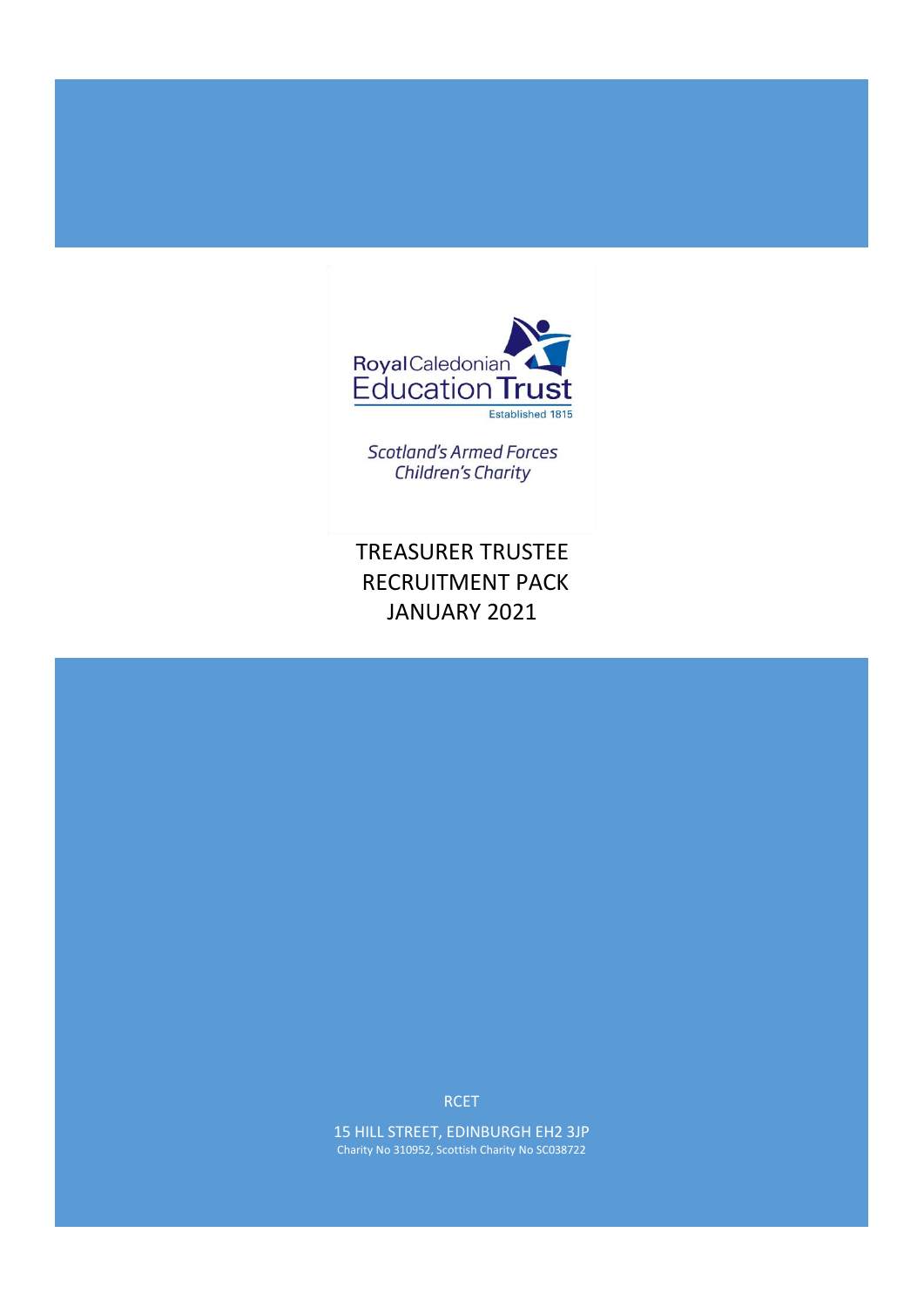

**Scotland's Armed Forces** Children's Charity

# **ROYAL CALEDONIAN EDUCATION TRUST – TREASURER TRUSTEE ROLE DESCRIPTION/APPLICATION FORM**

# **Background**

The Royal Caledonian Education Trust is Scotland's Armed Forces Children's Charity. For over 200 years, we have put Armed Forces children and their families at the heart of everything we do.

Today we provide life-changing support to hundreds of children and young people a year. We are absolutely committed to giving them every opportunity to achieve, thrive and reach their full potential.

We do this by

- providing financial assistance, especially in times of crisis,
- providin[g resources, advice and training for e](https://www.rcet.org.uk/help/we-help-teaching/)ducation staff and other professionals
- proactively listening to the views and opinions of Armed Forces children and young people,
- using our experience and knowledge to be a strong and effective voice to positively influence public policy and service development.

In March 2018, the Trustees agreed a new 5 year Strategic Plan. This plan is designed to guide RCET through the next 5 years, a critical timeframe in which both the organisations credibility, position within the sector in Scotland and most importantly its service delivery must be strengthened. We will:

> • *Grow and Deliver services to support Armed Forces Children & Young people and their families.*

We will actively seek to expand our services supporting Children and Young people both inside and outside of education.

- *Provide a platform for Armed Forces Children & Young People.* We will consult and act on the views of our Children and Young People and link their experiences to our research and influencing work
- *Be a trusted leader and influencer.*  We will work to influence public policy and the development and delivery of services. We will both invest in and promote research.
- *Leverage a step-change in funding.* We will diversify our income generation and look to strategic partnerships to help us achieve our aims.

Our Strategic Plan and other documents can be found at <https://www.rcet.org.uk/about/publications/>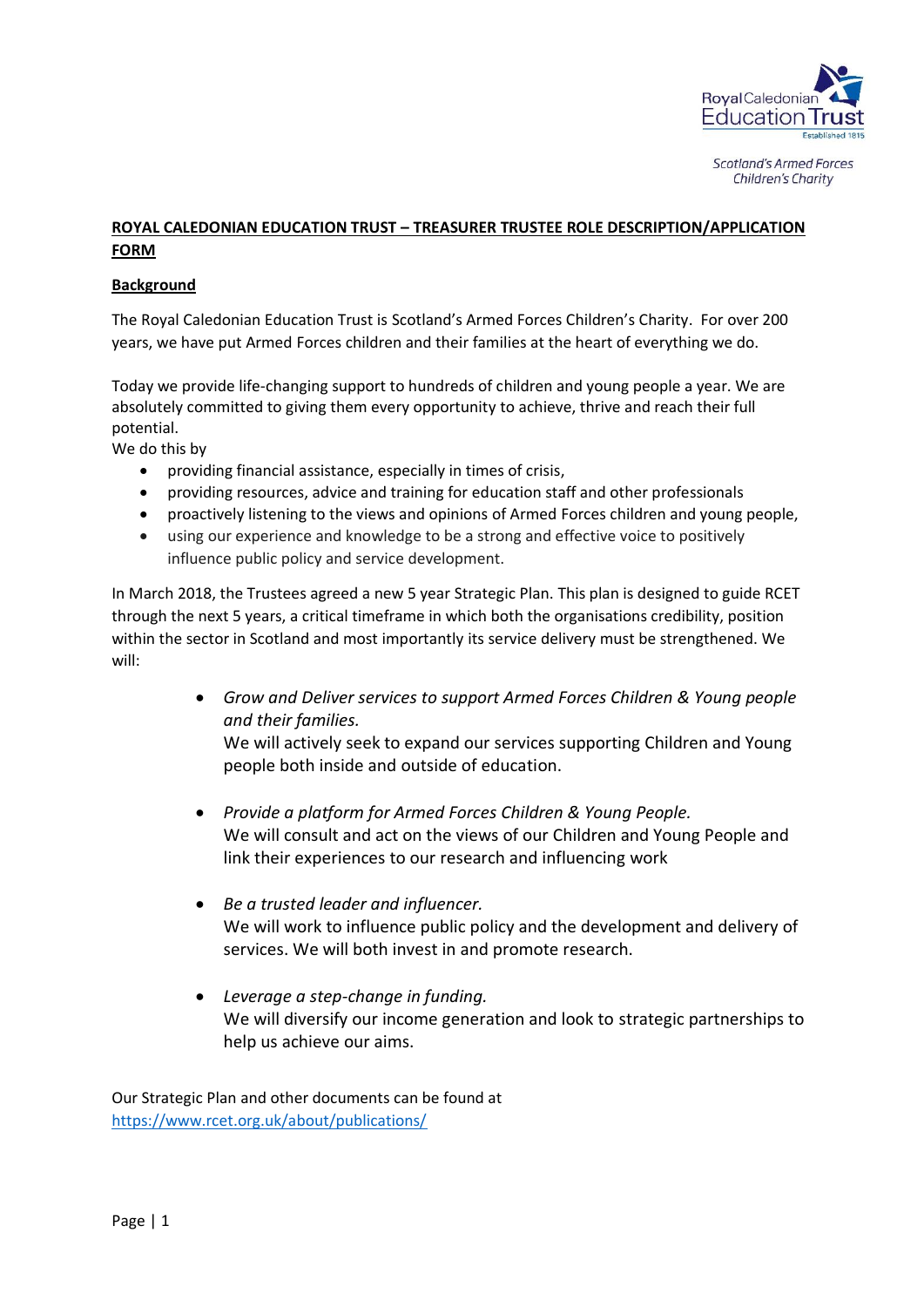# **Vision and mission**

## Our Vision

We seek a world where Scotland's Armed Forces children and young people are enabled to reach their full potential.

### Our Mission

We will pursue our vision by working in partnership with individuals, groups, government, educational, military and other institutions to respond to the education, training and well-being needs of Scotland's Armed Forces children and young people by:

- Delivering direct services
- Providing financial assistance
- Providing training and resources
- Listening and advocating on behalf of children and young people
- Gathering information and commissioning research
- Raising awareness

## **Trustees**

RCET Trustees, who are all volunteers, are responsible for the strategic direction of the organisation, the charity's business plan and organisational policies, and for monitoring the performance of the CEO and the team. The Board of Trustees meets four times per year and consists of up to twelve members.

## **Staff Team**

The staff team currently consists of

- $\bullet$  CEO (F/T)
- Education Programme Manager temporary post covering for secondment. (P/T)
- Education Programme Manager seconded as National Transitions Officer (F/T)
- Children and Family Support Officer (P/T)
- Youth Participation Project Manager (F/T)
- Youth Participation Worker (F/T)
- Digital Participation Officer (F/T). This is part of our Your Mind Matters Project in partnership with SAMH.
- Policy Officer (P/T)
- Fundraising and Communications Manager (F/T)
- Fundraising and Communications Assistant
- Office Manager (P/T)

We are based at 15 Hill Street, Edinburgh EH2 3JP although at present staff are working from home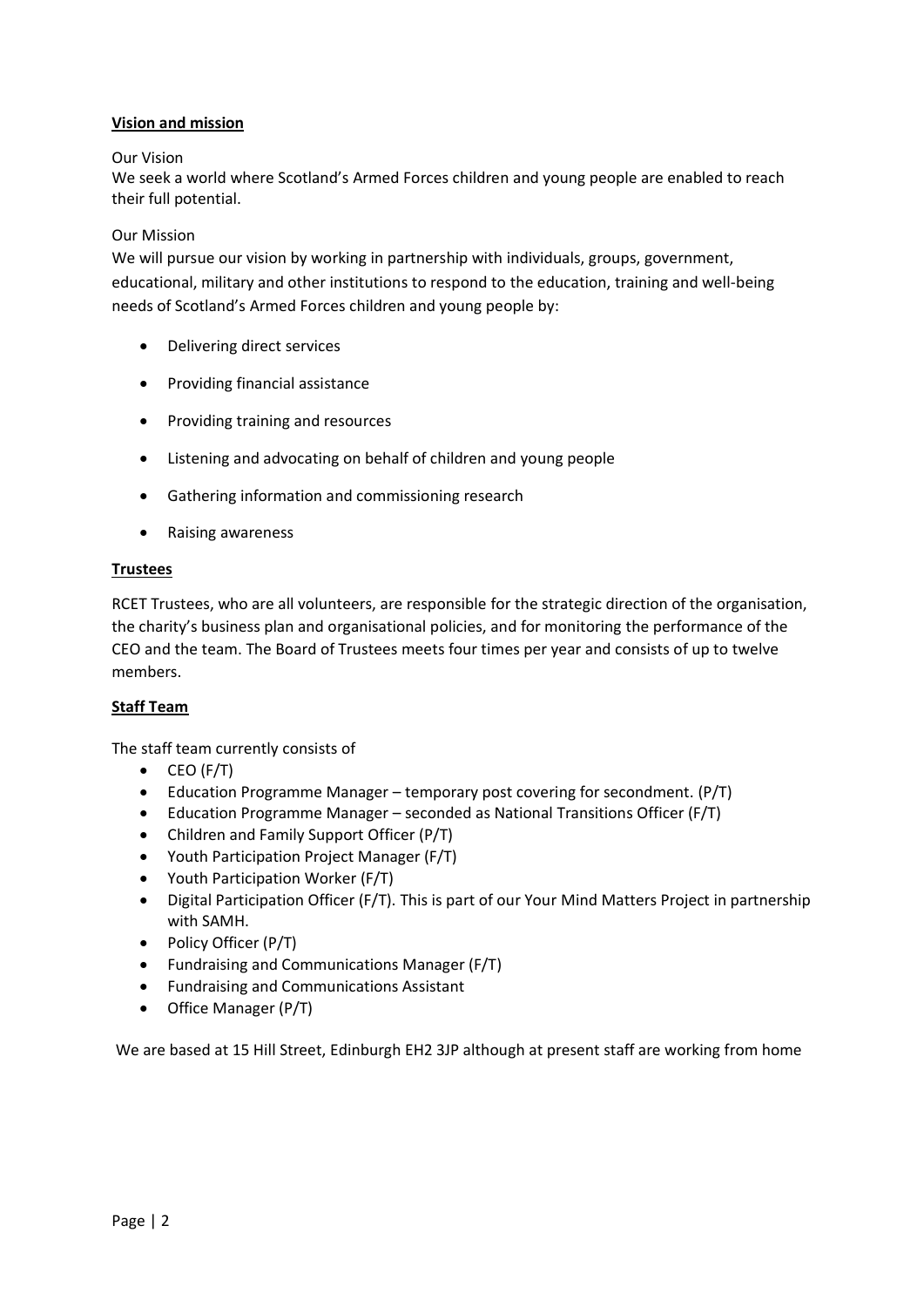# **Roles and responsibilities**

Collectively the role of the trustees is to:

- Provide strategic leadership
- Safeguard the good name of RCET.
- Ensure that RCET's governing documents are fit for purpose, and that the organisation complies with its governing documents, charity law, any other relevant legislation or regulations, and the requirements of all relevant inspection and regulatory bodies.
- Make sure it pursues its charitable objectives as defined in the Act of Parliament.
- Ensure the financial viability and sustainability of the charity
- Ensure that RCET applies its resources exclusively in pursuance of its objectives
- Ensure the continuing relevant of the mission and compliance with objectives, purposes and values of the organisation
- Approve policies, plans and budgets to achieve these objectives, and monitor performance against them
- Agree all policies and decisions on matters which might create significant risk to the organisation, financial or otherwise
- Set and maintain frameworks of delegation, internal control and risk management
- Ensure effective and efficient administration of the organisation and support the CEO as necessary in this regard
- Appoint the CEO, and monitor his/her performance
- Review organisational investment policy on an annual basis

# **What you should expect of RCET**

- An induction process on joining RCET to understand the organisation, its ethos and objectives.
- A participative and open style of BoT meetings in which all are encouraged to contribute and are listened to.
- Board packs distributed at least one week before meetings
- Open access to the Chair of RCET and the CEO to deal with any matters related to RCET.
- An opportunity to attend board training and development days which are held from time to time.
- Appropriate expenses.

## **What RCET will expect of you**

- A reasonable time commitment. The BoT meets four times per year in March, June, September and December. The meetings normally take place in 15 Hill Street, Edinburgh. However due to Covid 19, they currently take place via Zoom. BoT members are expected to attend these meetings. There is an expectation that the Treasurer will also undertake the financial responsibilities as detailed below. In addition there may be additional occasional meetings such as RCET planning days.
- Be an ambassador for the charity. You represent RCET in both your personal and professional community.
- Know what RCET does, keeping up to date with reading materials, news and the website. To be an effective ambassador, you should know who we work with, the scope of our work, and also see this work in action, taking time to visit. Please ask for briefings if needed.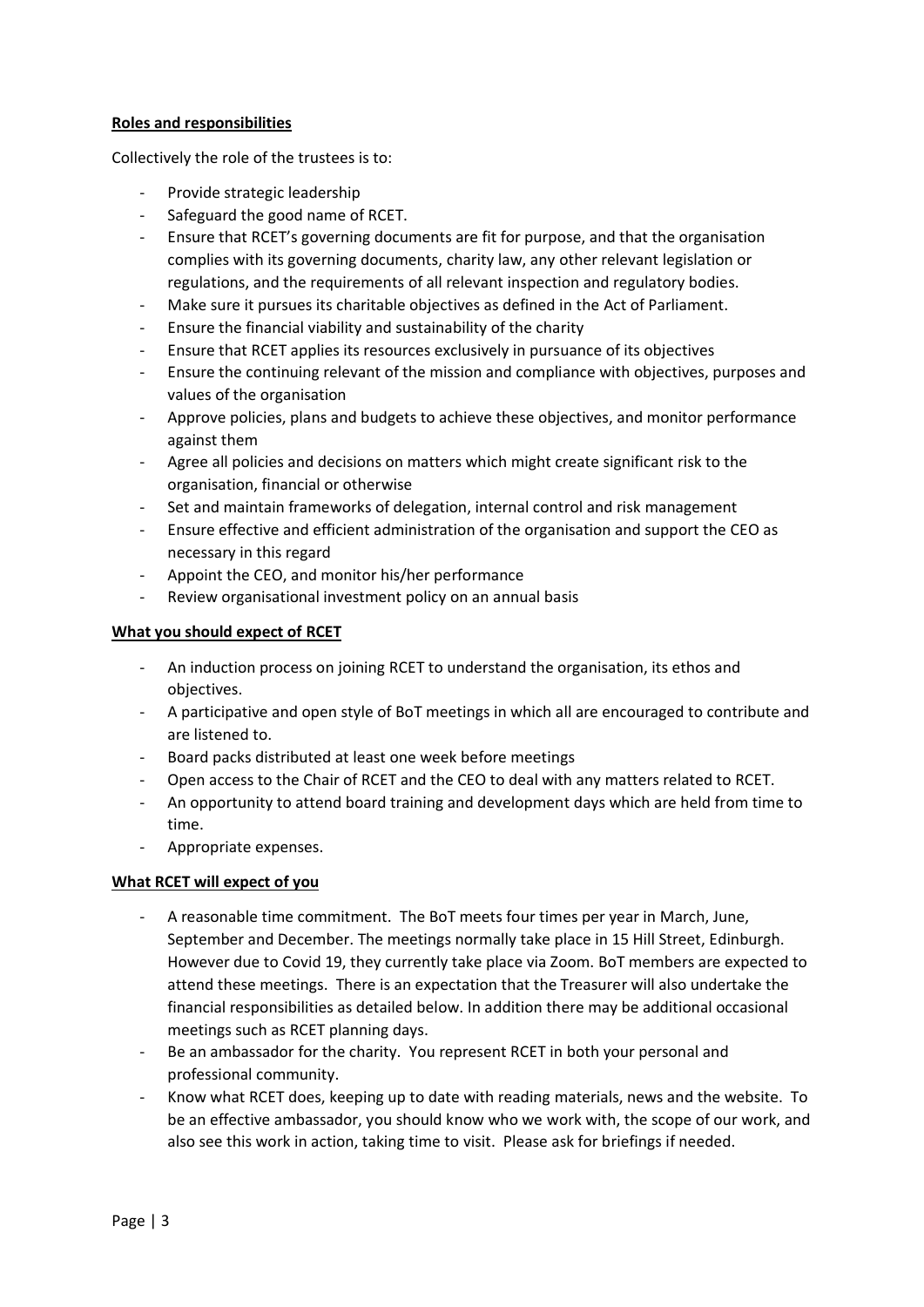- Network with your professional community and your contacts. As part of being an ambassador, speak to people you know and come into contact with, making sure they are informed and aware of RCET.
- An appreciation of the overall statutory and regulatory framework within RCET operates, and in particular the responsibilities that this implies for the BoT.
- A personal commitment to the responsibilities of corporate governance
- A willingness to represent the organisation at relevant internal and external events

## **Process**

## **The closing date for applications is Wednesday 20th January 2021**

## **Interviews will be held via zoom on 27th January.**

Any queries should be directed to Laura Falconer, CEO in the first instance. ceo@rcet.org.uk 07554154012

Please return completed applications to:

Karen Smith [admin@rcet.org.uk](mailto:admin@rcet.org.uk)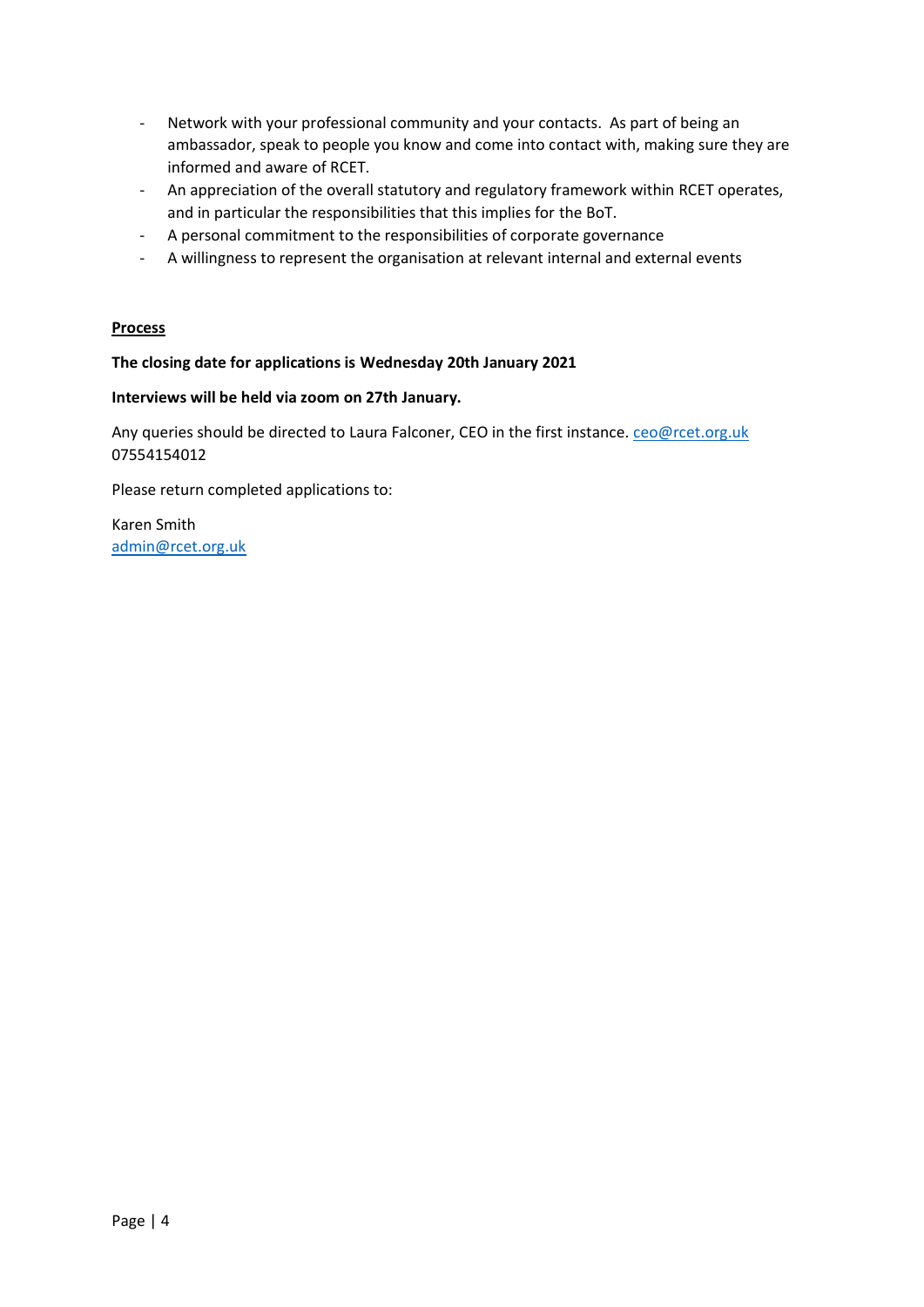### **ROLE DESCRIPTION**

#### **ROLE DESCRIPTION**

### Role: **Royal Caledonian Education Trust Treasurer Trustee**

Accountable to: Chair of Trustees

#### Date 23.10.20

#### **Role Purpose**:

Providing strategic direction and ensuring the effective governance of the Royal Caledonian Education Trust through monitoring progress and achievement against the organisation's strategy values and agreed strategic plan; ensuring appropriate staff are in place to manage its day to day operations; delegating powers to staff to enable the efficient operation of RCET; and ensuring all regulatory and statutory requirements are met.

Specifically;

- Oversee the financial affairs of the organisation and ensure that they are legal, constitutional and within accepted accounting practice.
- Ensure proper records are kept and that effective and appropriate financial procedures and controls are in place.
- Monitor and report on the financial health of the organisation.
- Oversee the production of necessary financial reports/returns, accounts and audits.

## **General Outline of Trustee role:**

## **1. Formal/corporate governance role**

- Attending regular board meetings
- Monitoring progress/results
- Monitoring financial position, results and agreeing budgets
- Agreeing and signing key contracts/documents
- Dealing with various approvals outside the delegated authority of the staff
- Participating in CoD meetings and short life working groups as appropriate
- Assisting with operational matters where impartial/trustee input or specialist skills and experience are necessary or helpful, e.g. joining a selection panel for senior recruitment, or advising on professional matters
- Using any specific knowledge or experience to help the staff reach sound decisions. This will involve scrutinising board papers, leading discussions, focussing on key issues and providing advice and guidance requested by RCET on new initiatives, or other issues relevant to the area of RCET's work in which the Trustee has specialist expertise.

## **2. The strategic role**

- Providing strategic directions
- Proposing new initiatives
- Participating in strategy seminars and developmental working groups
- Monitoring achievement of strategic goals
- Influencing long term direction and sustainability

## **3. The representative role**

- Representing RCET at appropriate and relevant events.
- Accompanying operational team members in meetings with partner, purchaser or finance/grant body executives to help develop relationships and explore ways of working together.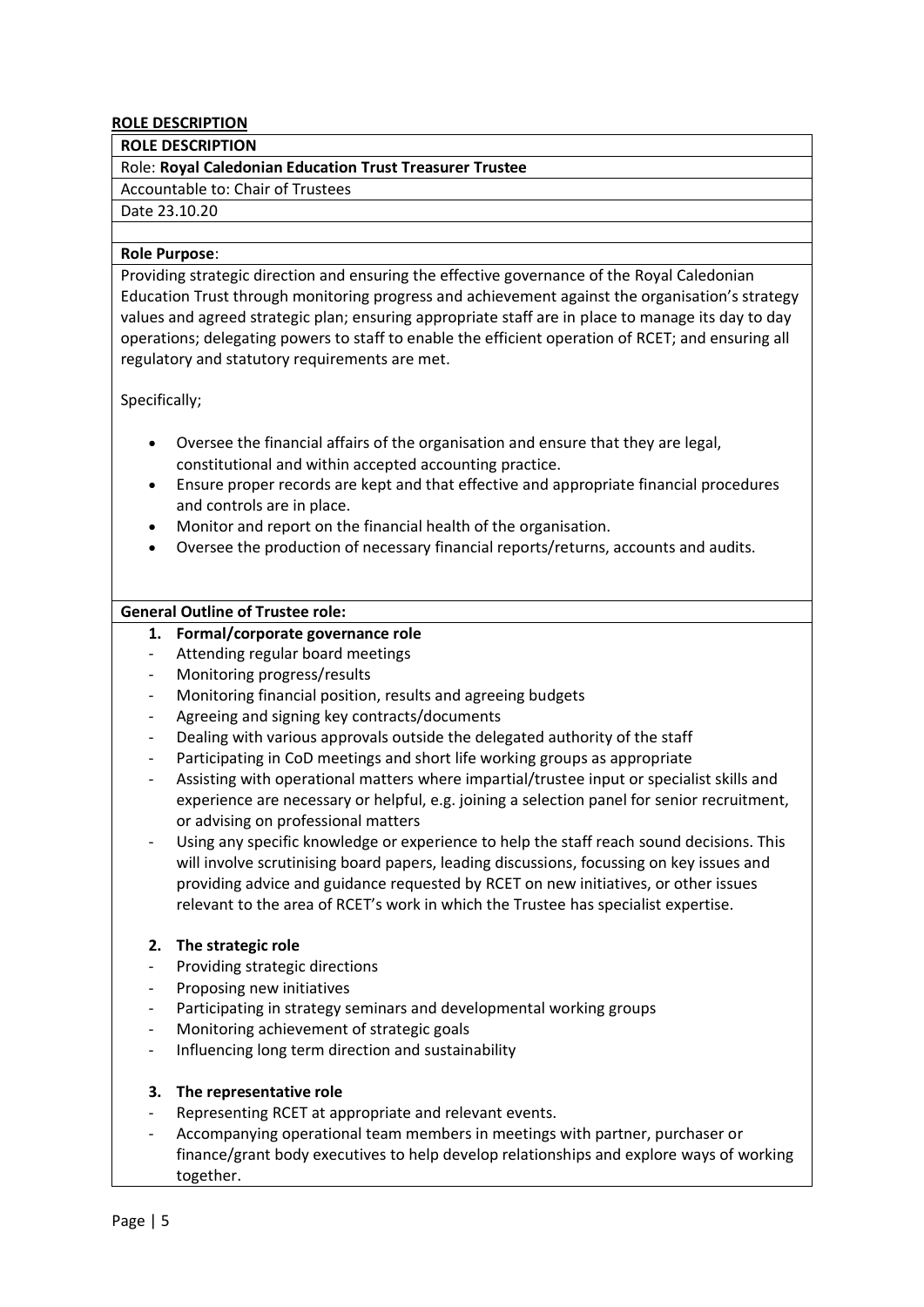|                                                          | Representing and advocating for RCET within your own professional network.                                                 |
|----------------------------------------------------------|----------------------------------------------------------------------------------------------------------------------------|
|                                                          | <b>Treasurer specifics</b>                                                                                                 |
| $\bullet$                                                | Liaise with the CEO, and other staff and/or volunteers as necessary, to ensure the                                         |
|                                                          | financial viability of the organisation.                                                                                   |
| $\bullet$                                                | Make fellow trustees aware of their financial obligations and take a lead in interpreting                                  |
|                                                          | financial data to them.                                                                                                    |
| $\bullet$                                                | Working with the CEO, regularly report the financial position at board meetings (balance<br>sheet, cash flow, reserves).   |
| $\bullet$                                                | Oversee the timely production of an annual budget and propose its adoption by the Board<br>of Trustees.                    |
| $\bullet$                                                | Oversee the production of multi-year budget forecasts to underpin ongoing financial<br>sustainability of the organisation. |
| $\bullet$                                                | Ensure proper records are kept and that effective financial procedures and controls are in                                 |
|                                                          | place, ie:                                                                                                                 |
|                                                          | Cheque signatories<br>$\circ$                                                                                              |
|                                                          | <b>Purchasing limits</b><br>$\circ$                                                                                        |
|                                                          | Purchasing systems<br>$\circ$                                                                                              |
|                                                          | Petty cash/ float<br>$\circ$                                                                                               |
|                                                          | Salary payments<br>$\circ$                                                                                                 |
|                                                          | Pensions<br>$\circ$                                                                                                        |
|                                                          | PAYE and NI payments<br>$\circ$                                                                                            |
|                                                          | Others as appropriate<br>$\circ$                                                                                           |
|                                                          | Guide fellow trustees in appraising the financial viability of plans, proposals and feasibility                            |
|                                                          | studies.                                                                                                                   |
| $\bullet$                                                | To chair an Audit Committee (to be established)                                                                            |
| ٠                                                        | To chair a Pay & Remuneration Committee (to be established).                                                               |
|                                                          |                                                                                                                            |
| $\overline{\phantom{a}}$                                 | Knowledge, skills and qualities required:<br><b>Chartered Accountant</b>                                                   |
|                                                          | <b>Commitment to RCET</b>                                                                                                  |
|                                                          |                                                                                                                            |
|                                                          | Willingness and ability to devote the necessary time and effort                                                            |
| $\overline{\phantom{a}}$<br>$\qquad \qquad \blacksquare$ | Strategic vision<br>Good, independent judgement                                                                            |
| $\overline{\phantom{a}}$                                 | Ability to think creatively                                                                                                |
| $\overline{\phantom{a}}$                                 | Willingness to speak their mind                                                                                            |
| $\overline{\phantom{a}}$                                 | Understanding and acceptance of the legal duties, responsibilities and liabilities of                                      |
|                                                          | trusteeship                                                                                                                |
|                                                          |                                                                                                                            |
| $\overline{\phantom{a}}$                                 | Ability to work effectively as a member of a team                                                                          |
| $\overline{\phantom{a}}$                                 | Experience of charity finance and fundraising                                                                              |
| -                                                        | The skills to analyse proposals and examine their financial consequences                                                   |
| $\overline{\phantom{a}}$                                 | Preparedness to make unpopular recommendations to the Board                                                                |
|                                                          | Willingness to be available to staff for advice and enquiries on an ad hoc basis.                                          |
|                                                          | <b>Beyond traditional skills:</b>                                                                                          |
|                                                          | As well as the above the Nolan Committee identified seven principles of public life that should                            |
|                                                          | guide public figures:                                                                                                      |
|                                                          | Selflessness                                                                                                               |
|                                                          | Openness                                                                                                                   |
|                                                          |                                                                                                                            |

- Integrity
- Honesty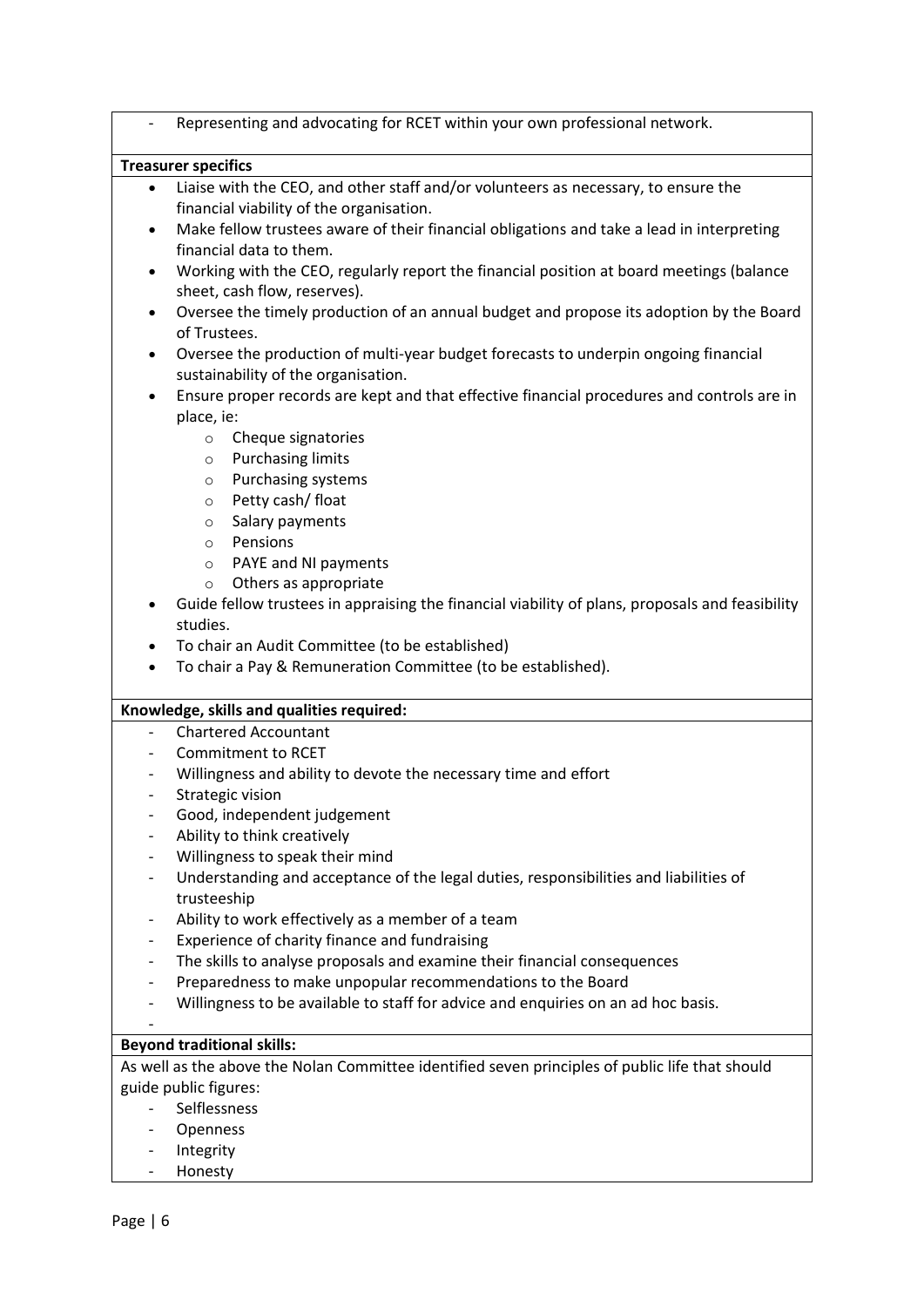- Objectivity
- Leadership
- Accountability

## **Teamwork:**

Trustees should also have qualities that enable them to work in a consensual manner:

- Sense of leadership
- Sense of duty
- Ability to exercise good judgement
- Ability to be open minded when seeking solutions
- Ability to balance tact with candour
- Preparedness to work collectively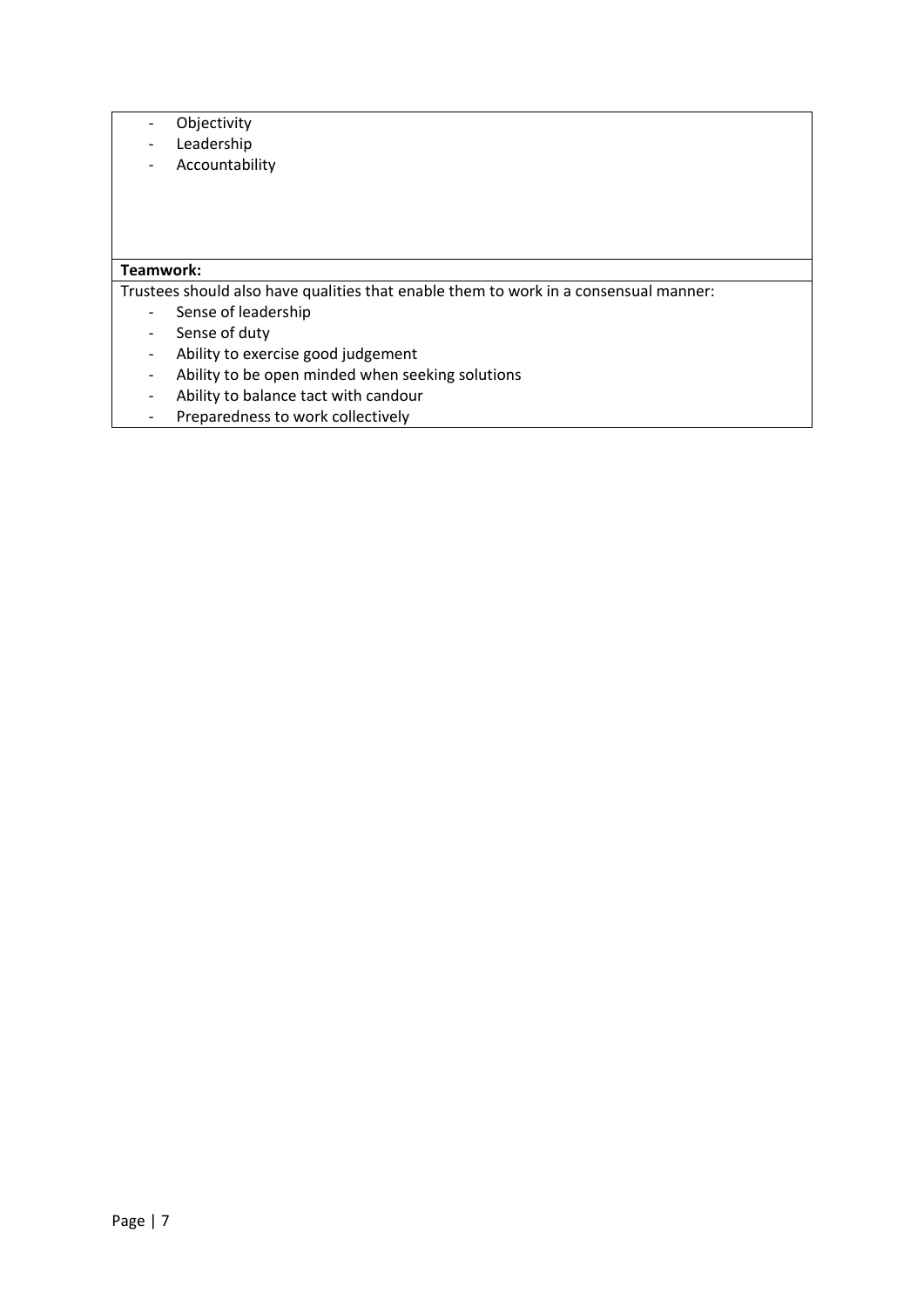## **ROYAL CALEDONIAN EDUCATION TRUST**

#### **BOARD OF TRUSTEES APPLICATION**

| Name: |  |
|-------|--|
|       |  |

Address for correspondence:

Postcode:

Telephone numbers Day:

Evening:

Mobile:

Email address:

**PERSONAL HISTORY AND EXPERIENCE**

**Briefly summarise relevant personal history and experience, e.g. employment and voluntary history, other relevant background information. Continue on a separate sheet if necessary.**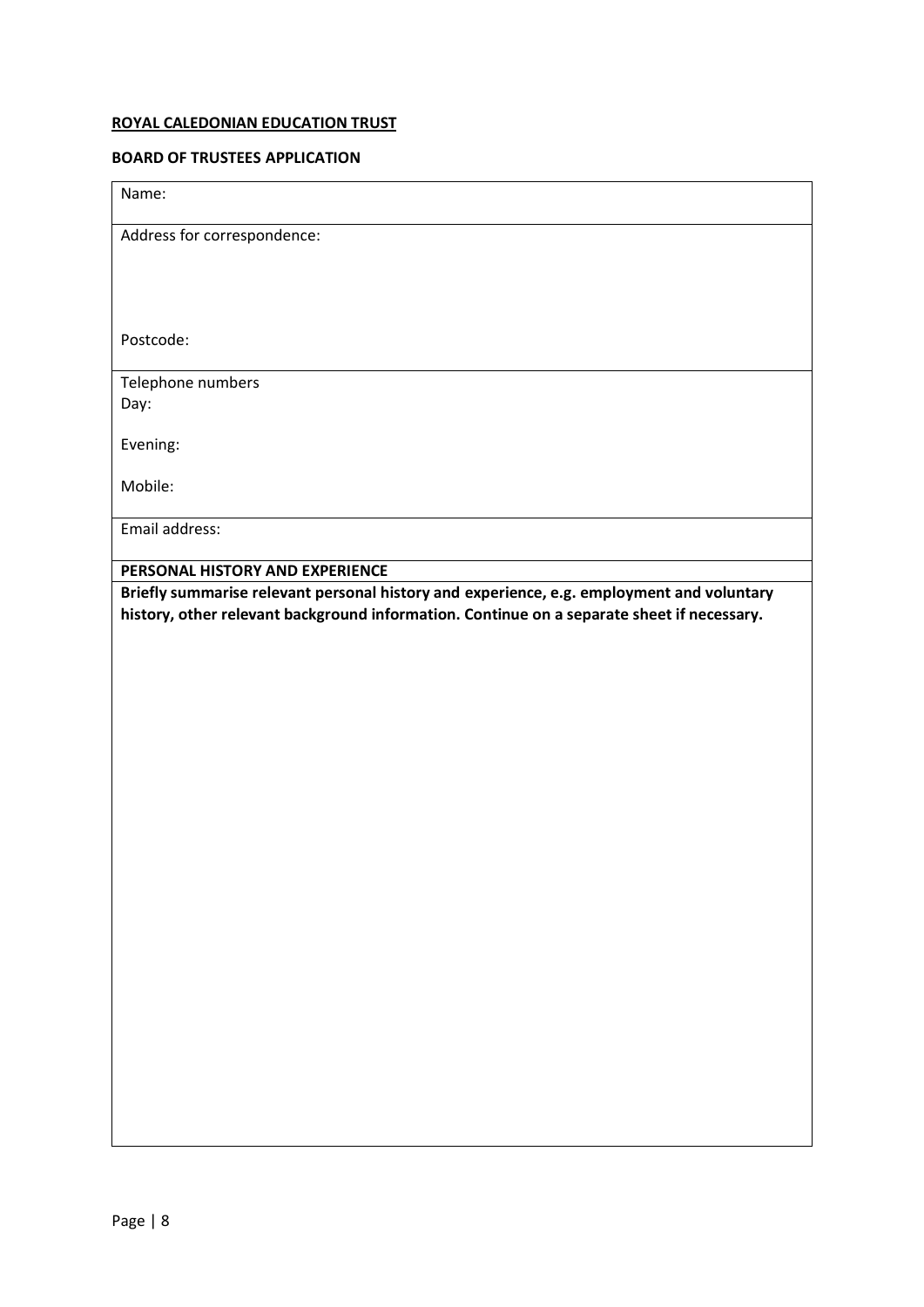**With reference to the information you have received about RCET - particularly the trustee specification and skills for a trustee – what relevant knowledge, skills and abilities would you bring to the role? Please be specific about examples.**

**As a trustee in what ways would you hope to progress RCET's vision, and mission?**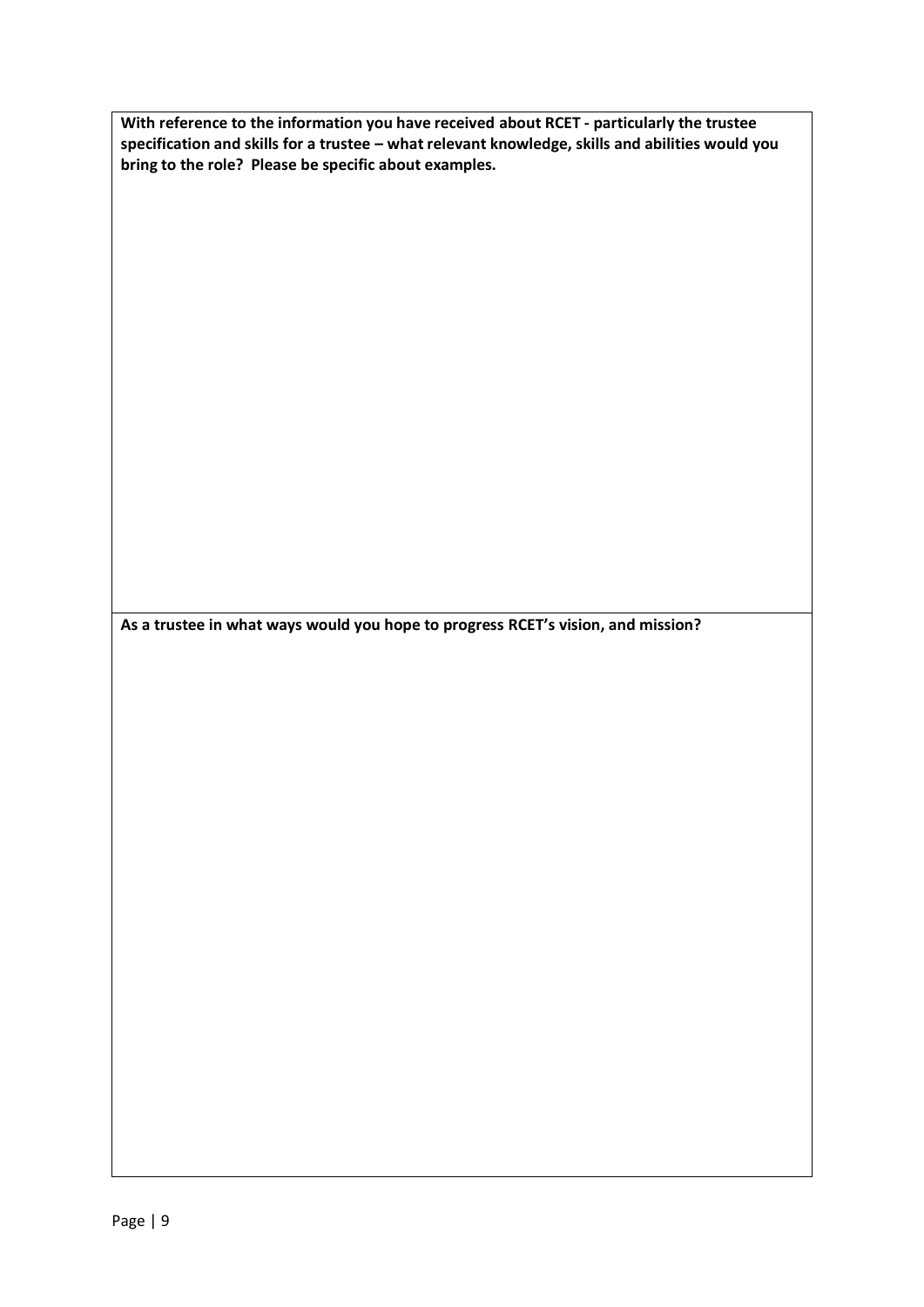| Why does this role interest you? |  |  |  |
|----------------------------------|--|--|--|
|----------------------------------|--|--|--|

**The experience of volunteering should also give something back to the volunteer. What would you hope to gain from your trusteeship?**

**Do you know of any reason which may prevent you from becoming a company director or charity trustee (e.g. undischarged bankruptcy, unspent conviction for deception or dishonesty, or previous removal as a charity trustee on these grounds)?**

**Yes/No** (please delete as appropriate)

If 'yes', please give details